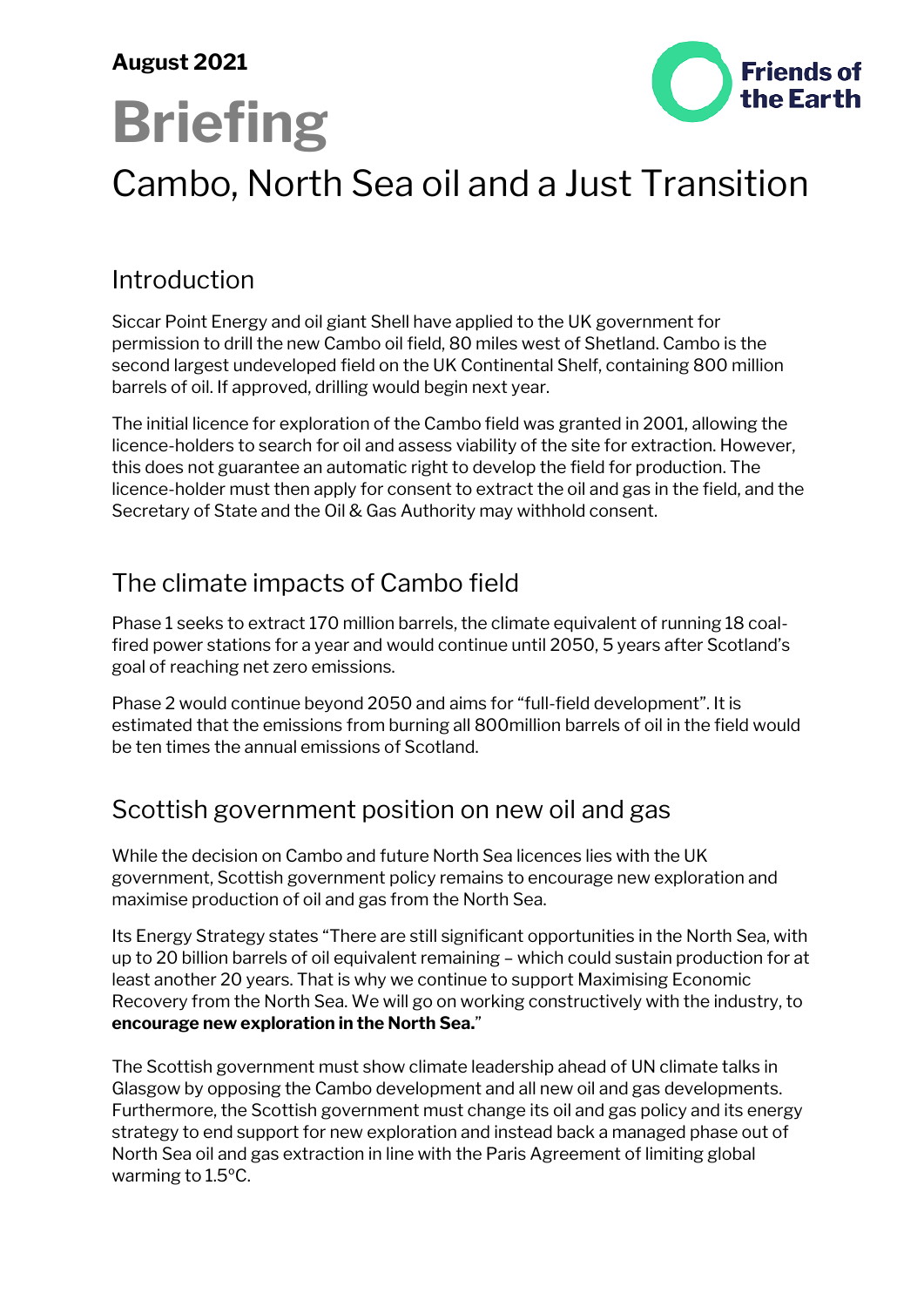# No need for new oil and gas

Our SeaChange report showed that the 5.7 billion barrels of oil and gas in alreadyoperating UK oil and gas fields will exceed our permitted share of emissions as per the Paris Agreement. This is more than enough oil and gas to see the UK through the energy transition over the next decade with significant investment channelled into increasing renewable energy. However, both the UK and Scottish governments support drilling for all 20 billion barrels in the North Sea.

Climate science is clear that to limit global warming to 1.5ºC, no new fossil fuel frontiers can be opened anywhere in the world:

- The International Energy Agency (IEA) is the world's most influential energy forecaster. Their recent report "Net Zero by 2050: A Roadmap for the Global Energy Sector" states that to reach global net zero by 2050, "there is **no need for investment in new fossil fuel supply**" and that there should be "**no new oil and gas fields approved for development**".
- The UN Secretary General Antonio Guterres said in August 2021 that the "[IPCC] report must sound a death knell for coal and fossil fuels, before they destroy our planet. **Countries should end all new fossil fuel exploration and production**".

#### Other countries are already banning new oil and gas

A growing number of countries, including New Zealand, Ireland, France, Portugal and Greenland, are already banning new oil and gas drilling on climate grounds. Denmark, Spain, Costa Rica and the state of California have gone further to set end dates for oil and gas extraction. Scotland was much lauded for banning fracking, it must now do the same on oil and gas.

# Cambo oil for export

While industry body Oil & Gas UK has claimed that Cambo is needed to support UK energy demand and reduce reliance on imports, the current situation is that over 80% of UK crude oil is exported. Cambo crude oil would be offloaded at sea and is likely to be exported to the Netherlands for onwards trading and refining on the global market.

# Jobs and a just transition

Cambo is unlikely to bring significant jobs to Scotland. Siccar Point Energy has already indicated that engineering and construction work would be outsourced to a firm based in Singapore. Operation is designed to need just 100-150 staff, with the nature of the industry meaning that these could be contract staff drafted in from anywhere in the world.